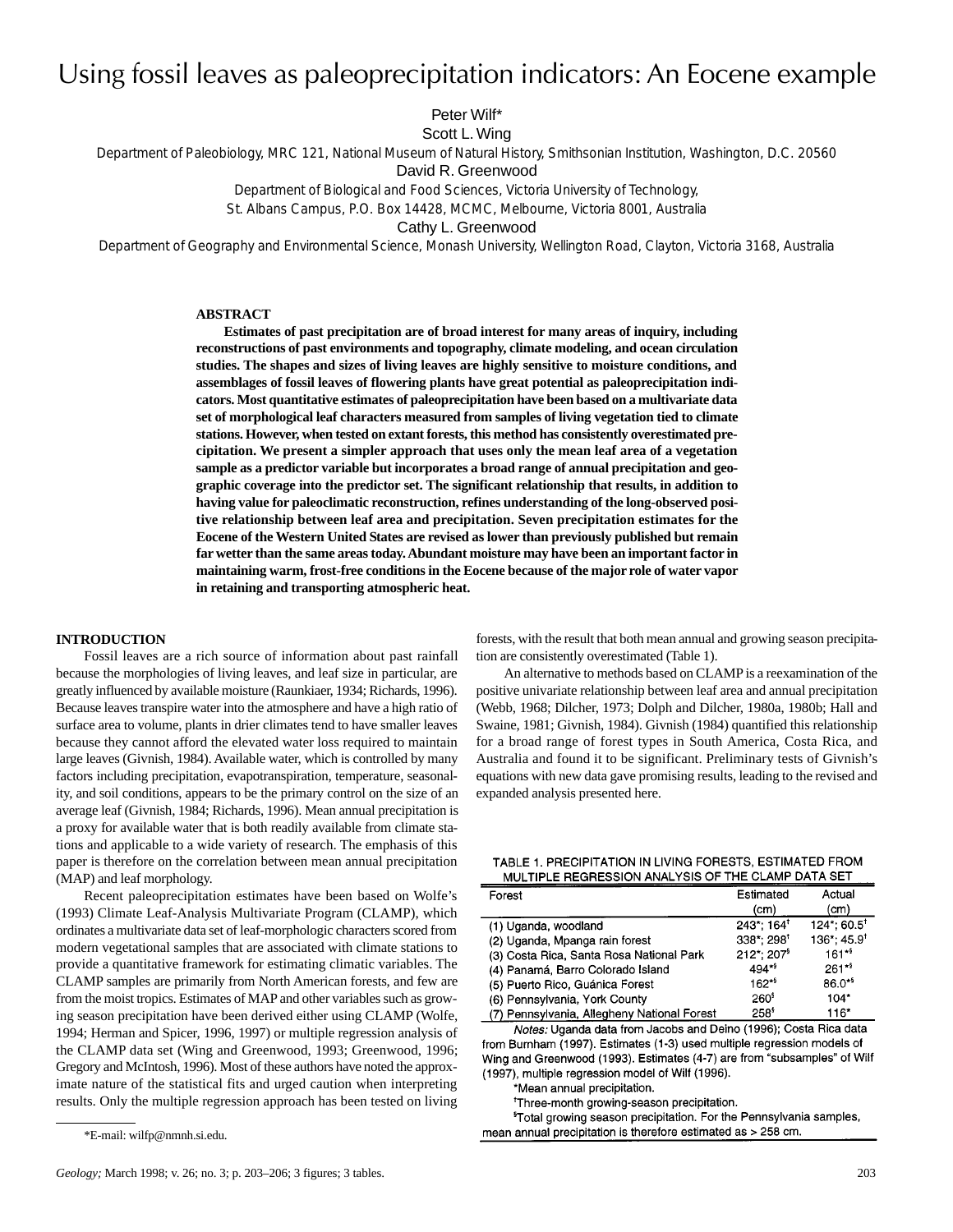## **LEAFAREAAND PRECIPITATION1**

We selected fifty vegetation samples from living forests for our predictor set (Table 2), encompassing a wide variety of climates and vegetation. No samples were included from areas with few climate data, extreme winter cold and dry growing seasons, severe human modification, high salinity, or marked nutrient deficiencies. Samples with fewer than 16 species were excluded because above this value regression statistics were highly similar, but below about 16 species the fit deteriorated. Plants that were not native, dicotyledonous, woody, and leaf-bearing were excluded whenever they could be identified as such from species lists, as were mangroves, which typically inhabit saline environments. Ground herbs were uniformly excluded.

The mean of the natural logarithms of the species'leaf areas (MlnA) was estimated for each sample in either of two ways: directly from leafarea measurements when possible, for seven samples, or, for the other 43 samples, from the proportions of species reported in each of the traditional Raunkiaer-Webb size categories (Raunkiaer, 1934; Webb, 1959; Fig. 1; Table 2). For compound leaves, leaflets were used instead of leaves. If two size classes were originally merged into one, separate values for the two size classes were log-interpolated.

For the direct measurement approach, we used either actual measurements of leaf area or length and width data from manuals, supplemented with U.S. National Herbarium material. For the latter, area values for each species were calculated as the mean of the natural log areas of the smallest and largest leaves, where leaf area was approximated as twothirds length  $\times$  width (Cain and Castro, 1959). The MlnA for the 43 samples scored with size categories was MlnA =  $\sum a_i p_i$ , where  $a_i$  represents the seven means of the natural log areas of the size categories (2.12, 4.32, 6.51, 8.01, 9.11, 10.9, and 13.1), and *pi* represents the proportions of species in each category. Because the size classes are mostly a geometric series with a factor of nine, the lower bound of leptophyll was taken as the upper bound divided by nine, and the upper bound of megaphyll as the lower bound multiplied by nine (Givnish, 1984). This computation is similar to Givnish's "average width" (Givnish, 1984) and to the leaf size index (LSI) of Wolfe and Upchurch (1987). As a cross check, we converted the directly measured samples to Raunkiaer-Webb categories; changes in derived MlnA were small (maximum of 0.24).

The highly significant fit of MlnA as a function of mean annual precipitation is shown in Figure 2. The fit can be inverted for paleoclimatic purposes so that MAP is the dependent variable:  $ln(MAP) = 0.548 MlnA +$ 0.768,  $r^2 = 0.760$ , standard error = 0.359,  $F(1,48) = 152$ ,  $p = 10^{-15}$ . We will refer to the application of the preceding as leaf-area analysis. The quality of fit is lower when ln(MAP) is regressed against LSI ( $r^2 = 0.720$ ,  $F = 124$ ).

We also compared the slope of the relationship of MAP as a function of the percentage of species with large leaves in our data set to that in the CLAMP data set of Wolfe (1993; Fig. 3). Because the percentages of species in the two largest size categories in CLAMP (Fig. 1) are values closely associated with moisture (Wolfe, 1993), a steeper slope in the CLAMP data set than in ours might explain the consistent pattern of overestimated MAP seen in Table 1. For the CLAMP data set, the percentage of large leaves was taken as the summed percentage of mesophylls 1 and 2 (Fig. 1) and for our data set as the summed percentage of mesophylls, macrophylls, and megaphylls. The comparison is not exact because the CLAMP mesophyll 1 category includes the upper part of the Raunkiaer-Webb notophyll category (Fig. 1). The result of this mismatch should be that most CLAMP sites have a higher percentage of species with large leaves at a given MAP than do our sites, and that the slope in question is lower in the CLAMP data set than in our data set. Instead, the reverse is true: the slope within CLAMP is significantly higher (Fig. 3). We suggest that this steep slope causes overestimated mean annual precipitation (Table 1).

## **DISCUSSION**

Leaf-area analysis, a univariate method, is more significant and has an  $r<sup>2</sup>$  close to or greater than those of various multivariate models based on the CLAMP data set (Wing and Greenwood, 1993; Gregory and McIntosh, 1996; Herman and Spicer, 1996). The benefits of using data from more than one major area are clear (Fig. 2). None of the six subsets of data covers the

|  | TABLE 2. SUMMARY DATA FOR PREDICTOR SAMPLES |  |
|--|---------------------------------------------|--|
|  |                                             |  |

| Sample                                   | Mean annual   | Mean In     | Number of |
|------------------------------------------|---------------|-------------|-----------|
|                                          | precipitation | (leaf area, | species   |
|                                          | (cm)          | $mm2$ )     | measured  |
| (1) SSA, Monte scrub                     | 10-30         | 394         |           |
| (2) TSA, Thorn scrub                     | 15-40         | 5.53        |           |
| (3) SSA, Arid Chaco woodland             | 30-40         | 4.50        |           |
| (4) TSA, Thorn forest                    | 40-70         | 7.23        |           |
| (5) SSA, Western Chaco forest            | 45-70         | 5.85        |           |
| (6) Ghana, rainfall zone 1               | 50-75         | 7.62        | 17        |
| (7) Jamaica, Cactus scrub                | 69            | 6.13        | 17        |
| (8) Jamaica, Evergreen bushland          | 69            | 6.44        | 55        |
| (9) SSA, Central Chaco forest            | 70-90         | 6.56        |           |
| (10) Puerto Rico, Guánica Forest         | 86            | 6.49        | 126       |
| (11) Ghana, rainfall zone 2              | 75-100        | 7.77        | 94        |
| (12) SSA, Transition forest              | 80-100        | 6.92        |           |
| (13) TSA, Deciduous forest               | 80-120        | 8.00        |           |
| (14) Pennsylvania, York County           | 104           | 7.79        | 56        |
|                                          | 90-120        | 6.82        |           |
| (15) SSA, Eastern Chaco forest           |               |             |           |
| (16) Maryland, Smithsonian               | 111           | 8.27        | 27        |
| Environmental Research Center            | 112           | 7.23        | 58        |
| (17) Jamaica, Dry evergreen thicket      |               |             |           |
| (18) Ghana, rainfall zone 3              | 100-125       | 7.95        | 309       |
| (19) St. John, woodland                  | 113           | 6.63        | 173       |
| (20) SSA, Gallery forest                 | 100-130       | 6.86        |           |
| (21) Pennsylvania, Allegheny Ntl. Forest | 116           | 7.72        | 47        |
| (22) St. John, moist forest              | 120           | 6.95        | 227       |
| (23) Ghana, rainfall zone 4              | 125-150       | 8.08        | 457       |
| (24) Costa Rica site 7                   | 151           | 7.86        | 30        |
| (25) Costa Rica, Taboga                  | 153           | 8.13        | 19        |
| (26) Costa Rica site 5                   | 160           | 8.02        | 25        |
| (27) Costa Rica site 6                   | 160           | 8.22        | 37        |
| (28) Ghana, rainfall zone 5              | 150-175       | 8.15        | 495       |
| (29) Costa Rica site 28                  | 174           | 7.69        | 19        |
| (30) Costa Rica site 29                  | 174           | 7.95        | 16        |
| (31) Costa Rica site 27                  | 174           | 8.10        | 27        |
| (32) Costa Rica site 25                  | 185           | 8.90        | 23        |
| (33) Ghana, rainfall zone 6              | 175-<200      | 8.23        | 375       |
| (34) Nigeria, Omo Forest Reserve         | 208           | 8.62        |           |
| (35) Costa Rica site 32                  | 248           | 7.64        | 30        |
| (36) Costa Rica site 3                   | 250           | 8.95        | 19        |
| (37) Costa Rica site 22                  | 253           | 8.91        | 21        |
| (38) Costa Rica site 4                   | 254           | 9.20        | 24        |
| (39) Panamá, Barro Colorado Island       | 261           | 8.07        | 627       |
| (40) Brazil, Mucambo, Belém              | 273           | 8.41        | 139       |
| (41) Costa Rica site 21                  | 293           | 8.46        | 20        |
| (42) Costa Rica site 20                  | 294           | 8.74        | 23        |
| (43) Puerto Rico, Bisley Watersheds      | 350           | 7.95        | 131       |
| (44) Costa Rica site 7                   | 365           | 8.50        | 19        |
| (45) Costa Rica site16                   | 365           | 8.75        | 18        |
| (46) Costa Rica site18                   | 365           | 9.12        | 27        |
| (47) Costa Rica, Osa secondary           | 430           | 9.29        | 18        |
| (48) Costa Rica, Osa ridge               | 435           | 8.47        | 18        |
| (49) Costa Rica site 2                   | 460           | 9.24        | 29        |
| (50) Mexico. Los Tuxtlas                 | 464           | 8.50        | 64        |

Notes: SSA = subtropical South America; TSA = tropical South America (Sarmiento 1972). When a range of annual precipitation was given, the midpoint value was analyzed (187.5 for Ghana zone 6). Number of species given when precisely known. Numbered Costa Rica sites correspond to site numbers in Dolph and Dilcher (1980a), climate data from Holdridge et al. (1971). Leaf areas for samples 10, 16, 19, 22, 39, 43, and 50 calculated from direct measurements: otherwise from size categories. Samples 14 and 21 are "subsamples" of Wilf (1997); samples 10, 19, 22, 39, and 43 are "samples" of Wilf (1997). Ghana data: Hall and Swaine (1981); Jamaica: Loveless and Asprey (1957); Puerto Rico: Little and Wadsworth (1964); Little et al. (1974); Acevedo-Rodríguez and Woodbury (1985); Chinea et al. (1993); Maryland: unpublished data furnished by G. Parker; St. John: Acevedo-Rodríguez (1996); Costa Rica samples 25, 47, 48: Gentry (1969); Dolph and Dilcher 1980b; Nigeria: Richards (1939, 1996); Panamá: Croat (1978); Brazil: Cain et al. (1956); Mexico: Bongers et al. (1988); Bongers and Popma (1990).

<sup>1</sup>All supporting data and an overlay for measuring leaves are available from Wilf.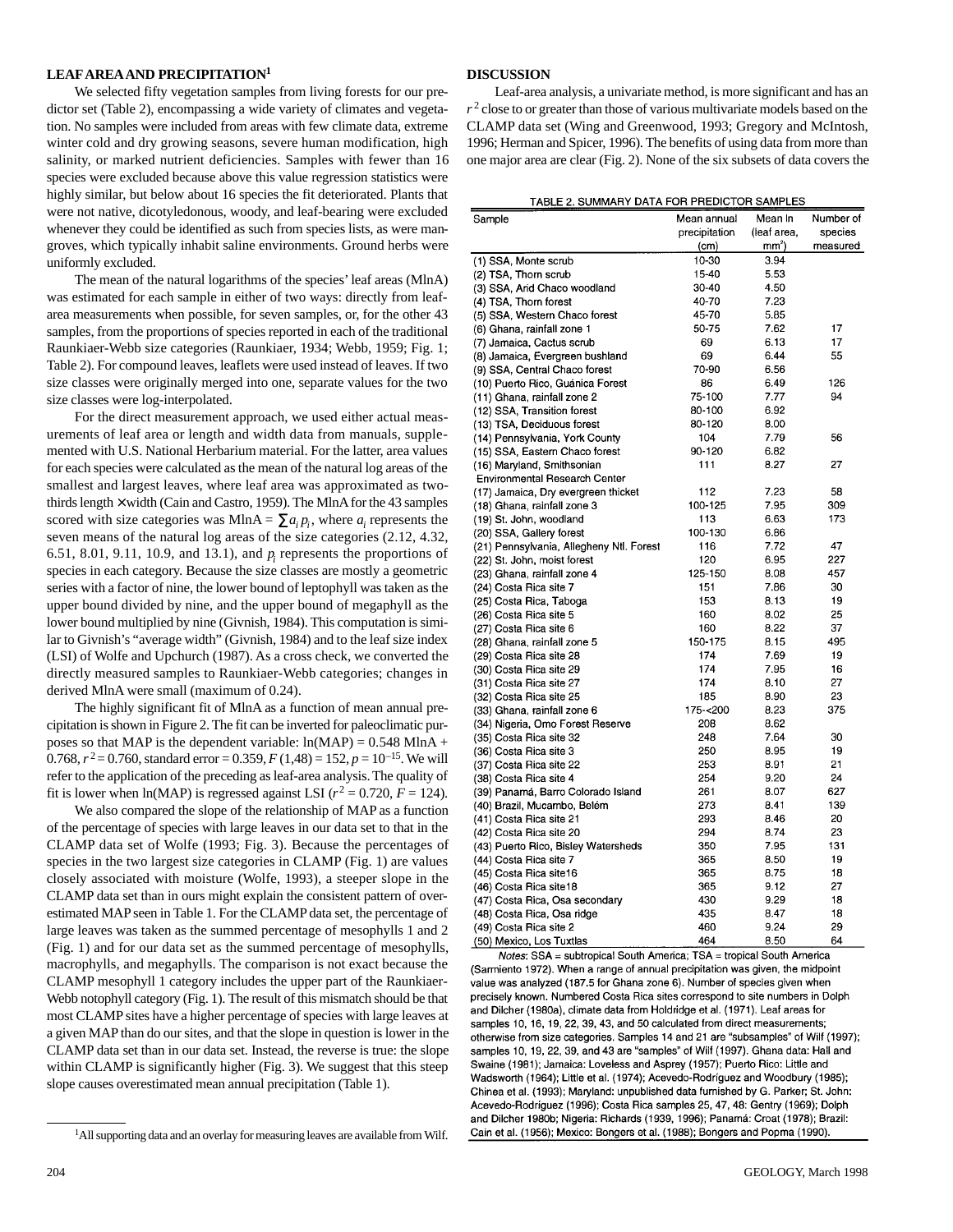entire range of either axis, but the subtrends are subparallel. All but the Central American subset are primarily either above or below the trendline, which reflects some combination of differences in primary data collection and real variation among forests. For example, the low MlnA of the West Indian samples may result from the drying and destructive effects of high winds. The overall trend is probably not linear for the driest or the wettest climates, where biological stresses are maximized. At the dry end, MlnA appears to decline abruptly off the regression line (Fig. 2). Very wet climates typical of cloud forests were not sampled. Cloud forest leaves can be much smaller than leaves at lower and drier elevations in the same region (e.g., Howard, 1969). The lack of extreme values of MAP in our data set should therefore be noted by ecologists, but this omission is probably unimportant in the context of paleoprecipitation because desert and cloud forest floras are very rare in the fossil record.

The scatter in the regression (Fig. 2) mandates that leaf-area analysis be used with caution. Estimates based on several contemporaneous fossil samples are preferable to those from single samples. We strongly advise the use of supplemental data, including the distributions and characteristics of coals, clays, red-beds, and evaporites and the judicious analyses of fossil flora and fauna belonging to large extant clades with narrow moisture tolerances. Care must be taken with samples of fossil leaves to account for taphonomic removal of large leaves prior to deposition (Greenwood, 1992).

# **EOCENE EXAMPLE**

Geological data have long indicated that the early to early middle Eocene of the U.S. Western Interior was much warmer than today, with generally frost-free winters (e.g., Roehler, 1993). Proxy paleoprecipitation data are critical for improving understanding of this unusual time period. Wing and Greenwood (1993) presented MAP estimates based on the CLAMP data set for six early and middle Eocene floras from the Western Interior and one from the West Coast, using two predictors, the percentages of species having (1) drip-tips and (2) leaves in the mesophyll 2 category (Fig. 1). The size categorizations were made from a data set of length and width measurements of the fossil leaves. Using these same data, we derived MlnA and reestimated paleo-MAP for the fossil samples with leaf-area analysis.

All seven revised estimates are lower (Table 3). The greatest change is for Bear Paw, which drops by more than half and is the only case where standard error bars of the original and revised estimates do not overlap; Bear Paw has the highest percentage of species with drip-tips (50%). The revised estimates rank in a logical fashion. Chalk Bluffs, California, emerges as the wettest sample, which is consistent with its being the only site near the coast. Green River, the youngest sample, ranks driest in both analyses, in accord with floristic evidence and vast evaporitic deposits in parts of the Green River Formation indicating intermittent dry periods (MacGinitie, 1969; Roehler, 1993). The Bear Paw, Sepulcher, Kisinger Lakes, and Wind River samples are intermediate both in age and in estimated MAPbetween

**Figure 1.Two systems of leafarea classification, shown on natural log scale: Raunkiaer-Webb (Webb, 1959) and CLAMP (Climate Leaf-Analysis Multivariate Program: Wolfe, 1993). CLAMP sizes were measured from Wolfe (1993, p. 25) using digitizing tablet. Abbreviations: Le = leptophyll, Na = nanophyll, Mi = microphyll, No = notophyll, Me = mesophyll, Ma = macrophyll, Mg = megaphyll (Le1 = "leptophyll 1," etc.). Cutoff values (in mm2): 25, 225, 2025, 4500, 18225, 164025 (Raunkiaer-Webb); 19, 91, 392, 1420, 3516, 6226 (CLAMP).**



**Figure 2. Mean natural log leaf area (MlnA) as a function of mean annual precipitation (MAP): MlnA = 1.39 ln(MAP) + 0.786, <sup>r</sup><sup>2</sup> = 0.760, standard error = 0.572, F (1,48) = 152, <sup>p</sup> = 10–15. Data from Table 2.**





**Figure 3. Regressions of mean annual precipitation (MAP) vs. percent of species with large leaves for CLAMP data set (Wolfe 1993) and leafarea analysis data set of this paper (Table 2). For CLAMP: MAP = 6.18(%mesophyll 1 + %mesophyll 2) + 47.5, <sup>r</sup><sup>2</sup> = 0.439. For leaf-area analysis: MAP = 3.77(%mesophylls + %macrophylls + %megaphylls) + 47.0,r<sup>2</sup> = 0.554. Difference in slope is significant at <sup>p</sup> < 0.001 level, using equality test of Sokal and Rohlf (1995, p. 498).**

| Flora (Ma)*                                    | Wing and         |                     |  |  |
|------------------------------------------------|------------------|---------------------|--|--|
|                                                | Greenwood (1993) | This paper          |  |  |
|                                                | (cm)'            | (cm) <sup>s</sup>   |  |  |
| Bear Paw (49-51)                               | 277              | 130 +56.1.-39.2     |  |  |
| Sepulcher (50-51)                              | 195              | $136 + 58.8 - 41.0$ |  |  |
| Camels Butte (53-55)                           | 162              | 157 +67.6, 47.2     |  |  |
| Chalk Bluffs (50-52)                           | 241              | 160 +68.9 - 48.1    |  |  |
| Green River (45-48)                            | 116              | $84 + 36.2 - 25.3$  |  |  |
| Kisinger Lakes (49-50)                         | 129              | 110 +47.4,-33.1     |  |  |
| Wind River (50-51)                             | 149              | 104 +44.8, 31.3     |  |  |
| *Age estimates from Wing and Greenwood (1993). |                  |                     |  |  |

<sup>†</sup>Standard error is ±58.0 cm.

<sup>\$</sup>Single standard errors shown are asymmetrical because they were converted from logarithmic units.